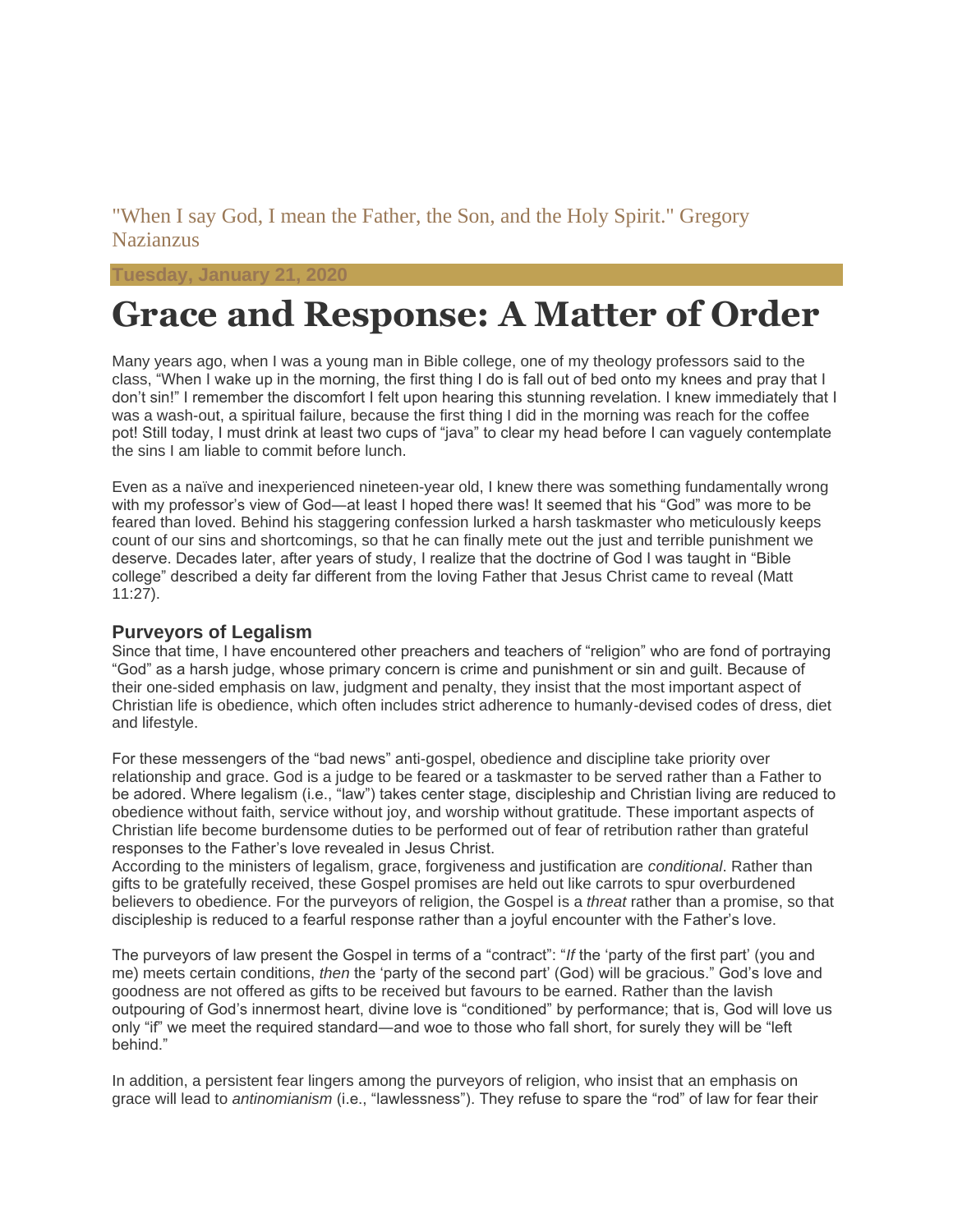congregation will be spoiled. With furrowed brow and pointed finger, they try to *coerce* repentance and piety with the threat of judgment, hellfire and ever-impending doom. The "submission" coerced by the purveyors of religion, however, does not glorify God. Rather, obedience coerced under threat of punishment is "sin," for it is not of "faith" (*see* Rom 14:23). Legalism's emphasis on adherence to law by the power of the will forces believer's into a "faithless obedience." $[1]$  To be sure, "legalism is obedience without faith."[\[2\]](file:///C:/Users/AsiAfrica%20Ministries/Documents/1.%20AsiAfrica%20Ministries/Education/Academy/Readings%20in%20Christology/Course%20202.%20Manual%20and%20Practice%20Exam.docx%23_ftn2)

### **Relationship between Grace and Response**

Legalism, with its emphasis on law, judgment and penalty, is founded on a fundamental misunderstanding of the relationship between grace and law, forgiveness and repentance, and justification and faith. Legalism *reverses* the proper relationship between divine grace and human response portrayed in scripture, so that grace is conditioned by performance and forgiveness is begrudgingly bestowed following repentance. The legalist bellows, "*If* you repent, you will be forgiven."

Grace is not a wage to be earned, however; it is a gift to be received. The Gospel proclaims, "You have been forgiven in Jesus, the Lamb of God who has taken away the sin of the world; *therefore*, repent and believe the good news!" The Gospel calls us to "change our mind" (i.e., "repent") about Jesus, repudiate the demands of religion with its "conditional" grace, and embrace the Father's love that is unconditionally poured out for all in the incarnate Saviour of the world.

In the Book of Exodus, we find the classic model for the proper relationship between grace and response. After he miraculously saved the people from bondage by a series of plagues that devastated Egypt, God led the Hebrew slaves to Mount Sinai, where he "introduced" himself to his people. Speaking through Moses, God said, "I am the Lord your God, who brought you out of Egypt, out of the land of slavery. You shall have no other gods before me…." (Ex 20:3ff). Notice the proper order between divine grace and human response that is revealed in this passage. *First*, God introduces himself as the God who *saves*: "I am the Lord your God, who brought you out of the bondage of Egypt." *Second*, God summons the people to respond to his gracious initiative: "You shall have no other gods before me." The relationship between grace and law is set in the context of an *indicative* ("I have saved you") followed by an *imperative* ("You shall have no other gods ...").<sup>[\[3\]](file:///C:/Users/AsiAfrica%20Ministries/Documents/1.%20AsiAfrica%20Ministries/Education/Academy/Readings%20in%20Christology/Course%20202.%20Manual%20and%20Practice%20Exam.docx%23_ftn3)</sup> After saving them from bondage, God gives the people the law as an act of grace, so that this stubborn, stiff-necked band of slaves may learn to live in right relationship with God and neighbour. In turn, God graciously provides the ceremonial-sacrificial liturgy so that the people may *respond* to divine revelation in an appropriate and reverent manner (Ex 20-40; Lev 1-27). In regard to the relationship between grace and human response, grace is *prior*, so that law and liturgy is a *response* to grace, not a condition for it! This passage clearly establishes the relationship between divine grace and human response and sets a pattern that runs throughout both the Old and New Testaments: g*race is prior to and unconditioned by human response*.

The relationship between grace and response is clearly evidenced in the New Testament. Jesus said to his disciples, "A new command I give you: Love one another. As I have loved you, so you must love one another" (John 13:34). The priority of grace is glaringly apparent: "As I have loved you [*grace*], so you must love one another [*response*]." Again, Jesus says (John 15:9), "As the Father has loved me, so have I loved you [*grace*]. Now remain in my love" [*response*]. Perhaps the clearest indication of the relationship between grace and response is found in 1 John (4:19): "We love *because* he first loved us" (emphasis added).

## **Grace Before Dinner**

Luke (19:1-10) describes an encounter between Jesus and a notorious sinner that perfectly illustrates the proper relationship between divine grace and human response. When Jesus was passing through Jericho on his way to Jerusalem, near the end of his earthly ministry, Zacchaeus, who was short in stature, climbed a sycamore tree so that he might see Jesus pass. Seeing him in the tree, Jesus said, "Zacchaeus, come down immediately. I must stay at your house today." Upon hearing Jesus' gracious request, Zacchaeus came down from the tree and gladly welcomed Jesus to his home. Immediately the local villagers began to mutter among themselves, for Zacchaeus, like other tax collectors, was regarded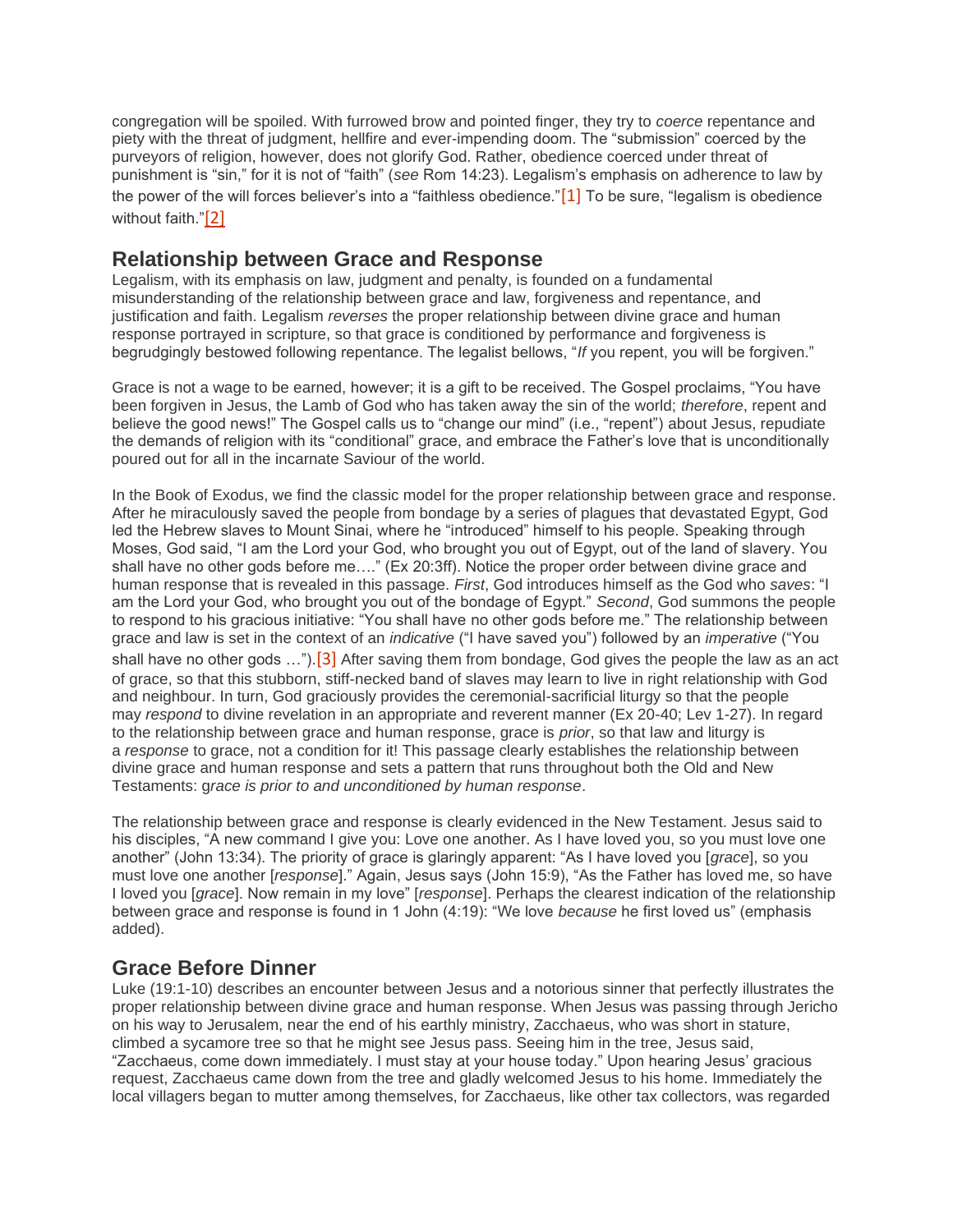as a swindler and a thief, who unlawfully kept for himself a portion of the taxes he collected. Even worse, everyone regarded Zacchaeus as a traitor, because he collaborated with the oppressive Roman regime. Because he was a "sinner," Zacchaeus was a social outcast, ostracized by the respectable community. Jesus' surprising request to dine at his home, therefore, was cause for scandal. At dinner, however, Zacchaeus stood up and said to the Lord, "Look, Lord! Here and now I give half of my possessions to the poor, and if I have cheated anybody out of anything, I will pay back four times the amount." Then Jesus said to Zacchaeus, "Today salvation has come to this house, because this man, too, is a son of Abraham. For the Son of Man came to seek and to save the lost."

This story perfectly illustrates the relationship between grace and response. In the light of Jesus' *love* for him, Zacchaeus sees the darkness of his own sin. In *response* to the love and acceptance he encounters in Jesus, Zacchaeus repents! His repentance, however, is not a shame-based response coerced by law and condemnation. It is a joyful, grateful response to the love and acceptance he encounters in Jesus. The grace of God embodied in Jesus is the immediate cause of the tax collector's repentance. Zacchaeus' repentance is not a condition for grace. It is a joyful *response* to grace!

#### **Grace is Always Prior**

We can better understand the relationship between grace and response by noting the difference between "legal" repentance and "evangelical" repentance. "Legal" repentance is a fearful submission to the threat of law and judgment. "Evangelical" repentance, on the other hand, is a joyous response to God's love for the entire world revealed in Jesus. Zacchaeus' grateful response to Jesus is a prime example of "evangelical" repentance. The Scottish Reformer John Knox disdained the words "justification by faith," noting that this recurring slogan implies that justification depends upon the believer's faith rather than the grace of God. Knox preferred the fuller phrase, "justification by *grace* through faith" in Jesus, for it accurately represents the proper relationship between grace and justification. Our "right-standing" with God (i.e., "justification") is freely and unconditionally given us in Jesus, through whom the Father has reconciled the world to himself (2 Cor 5:19; Col 1:19, 20). Faith is not the cause of justification. It is the channel through which we *receive* the "right-standing" that is already ours in Jesus.

**COMMENT:** We are not "made right" with God because of our personal faith. To the contrary, we were "made right" in Jesus long before we had a chance to profess our faith. Personal faith is the channel that allows us to receive the grace that is already ours in Jesus. In other words, we do not believe to make it so, we believe because it is so.

The re-discovery of the God of grace revealed in Jesus Christ enabled Reformers like John Knox to reclaim the New Testament promise that "God demonstrates his own love for us in this: While we were still sinners, Christ died for us" (Rom 5:8). The Reformers rediscovered the Gospel truth elegantly illustrated in the story of Jesus and Zacchaeus. In the good news of God's love for humanity revealed in Jesus Christ, grace is *prior* to human response. Divine love is the *cause*, repentance and faith are the *consequences*.

### **Preaching and Missions**

The proper understanding of the relationship between grace and response has a profound effect on preaching and missions. An emphasis on grace frees believers *from* the burden of legalism (Matt 11:28) in favour of freedom *for* love of God and neighbour empowered by the Holy Spirit. Discipleship as a response to grace brings glory to God, for it is the expression of love rather than duty (*see* John 14:23; 15:8). Preachers and teachers who wish to promote love for neighbour in their hearers must focus on Jesus' love for the sinner, the outcast and the marginalized as revealed in the Gospel. Pastors who want to encourage generosity, service and self-giving should remind their hearers of God's sacrificial love revealed in Jesus, who heard the cry of the needy, healed the sick, fed the hungry, washed his disciples' feet and gave his life on the cross as a ransom for many (Mark 10:45).

When the proper relationship between grace and response is clearly understood, God is glorified because love for God and neighbour rather than fear of judgment and penalty becomes the motive for Christian living. When believers fully understand the good news that underlies the proper relationship between